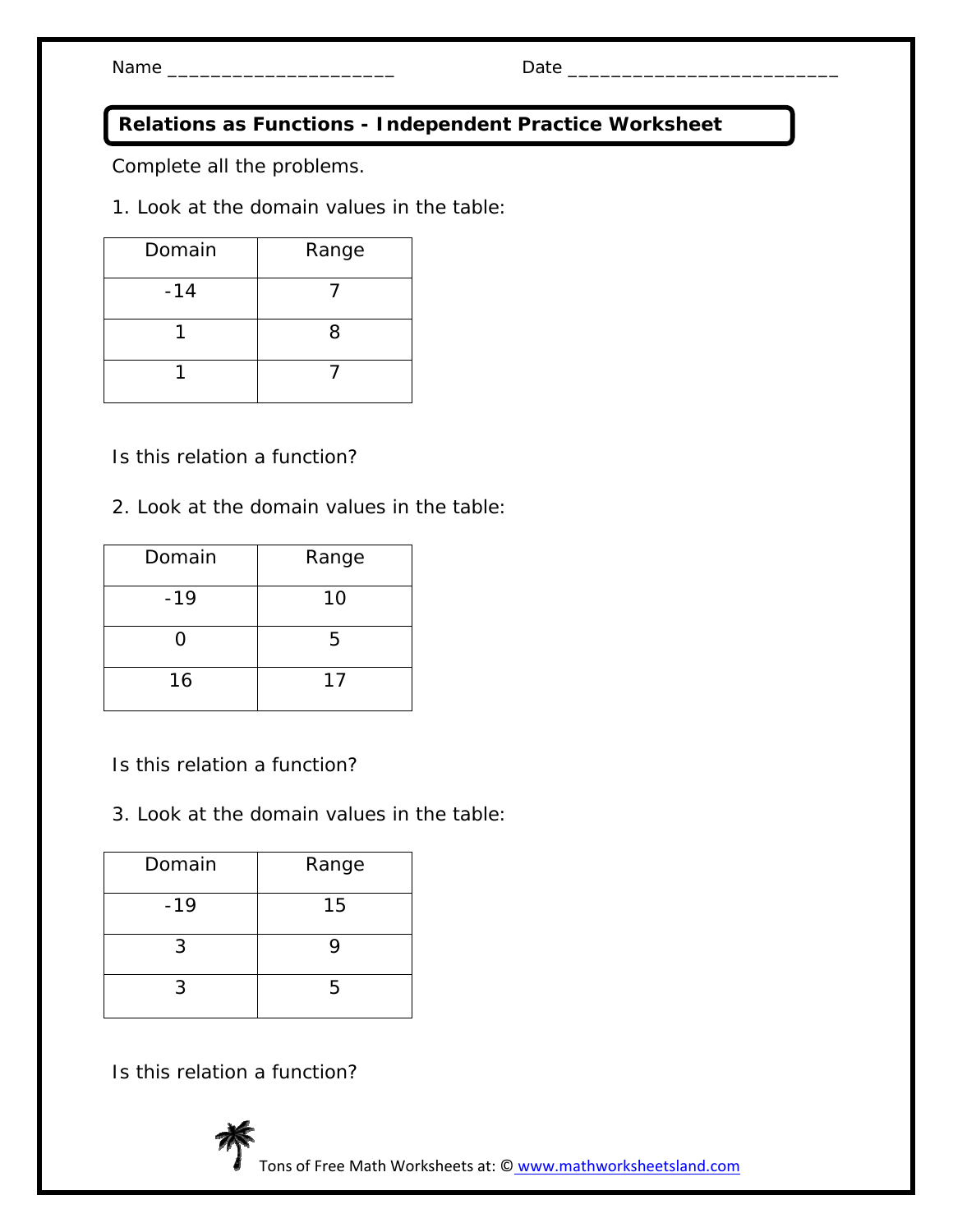4. Look at the domain values in the table:

| Domain | Range |
|--------|-------|
| $-11$  |       |
| 6      | 12    |
|        | 8     |

- Is this relation a function?
- 5. Look at this graph:



Is this relation a function?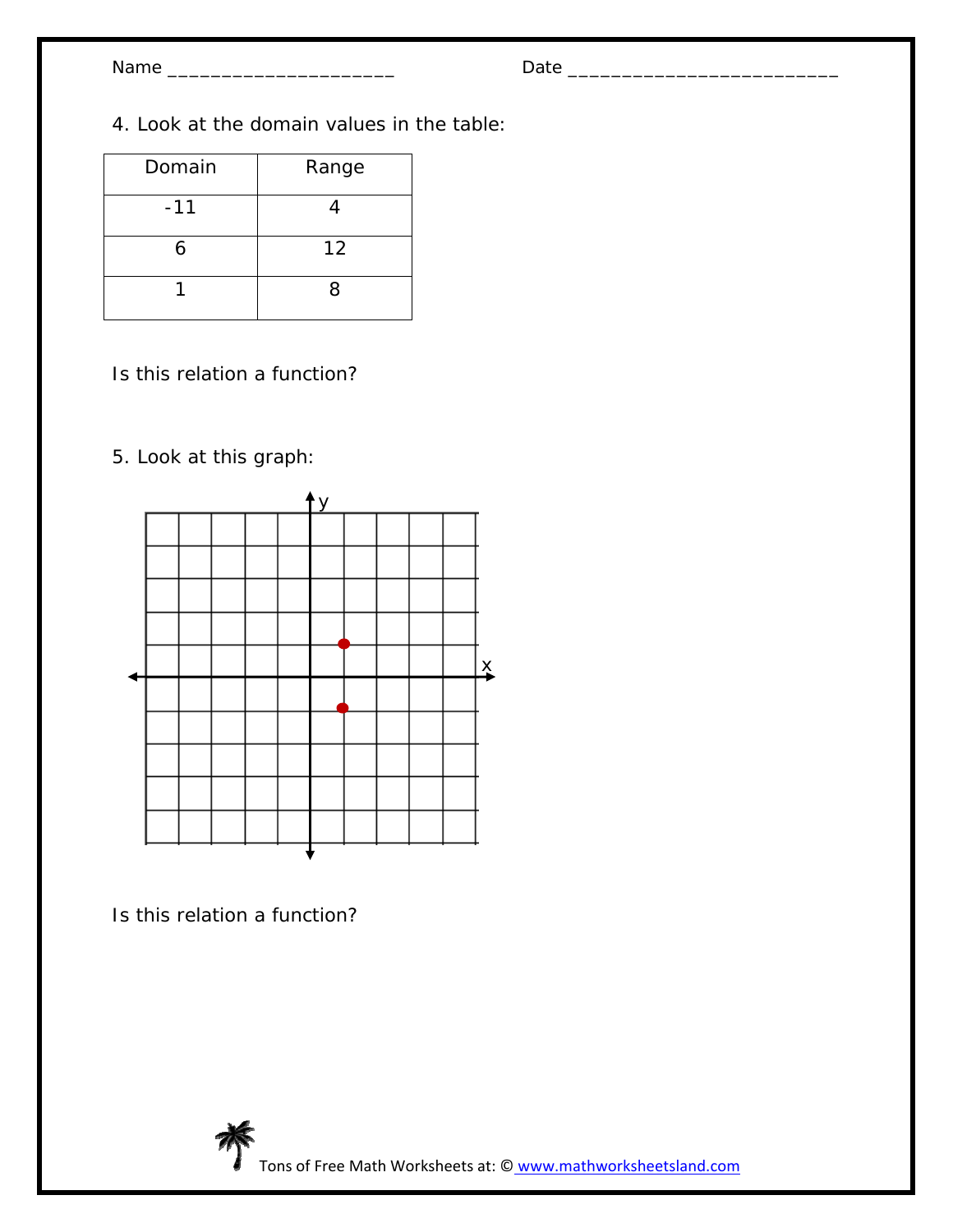| Я | ł  |
|---|----|
|   | ſT |

## Name \_\_\_\_\_\_\_\_\_\_\_\_\_\_\_\_\_\_\_\_\_ Date \_\_\_\_\_\_\_\_\_\_\_\_\_\_\_\_\_\_\_\_\_\_\_\_\_

6. Look at this graph:



Is this relation a function?

7. Look at this graph:



Is this relation a function?



Tons of Free Math Worksheets at: © www.mathworksheetsland.com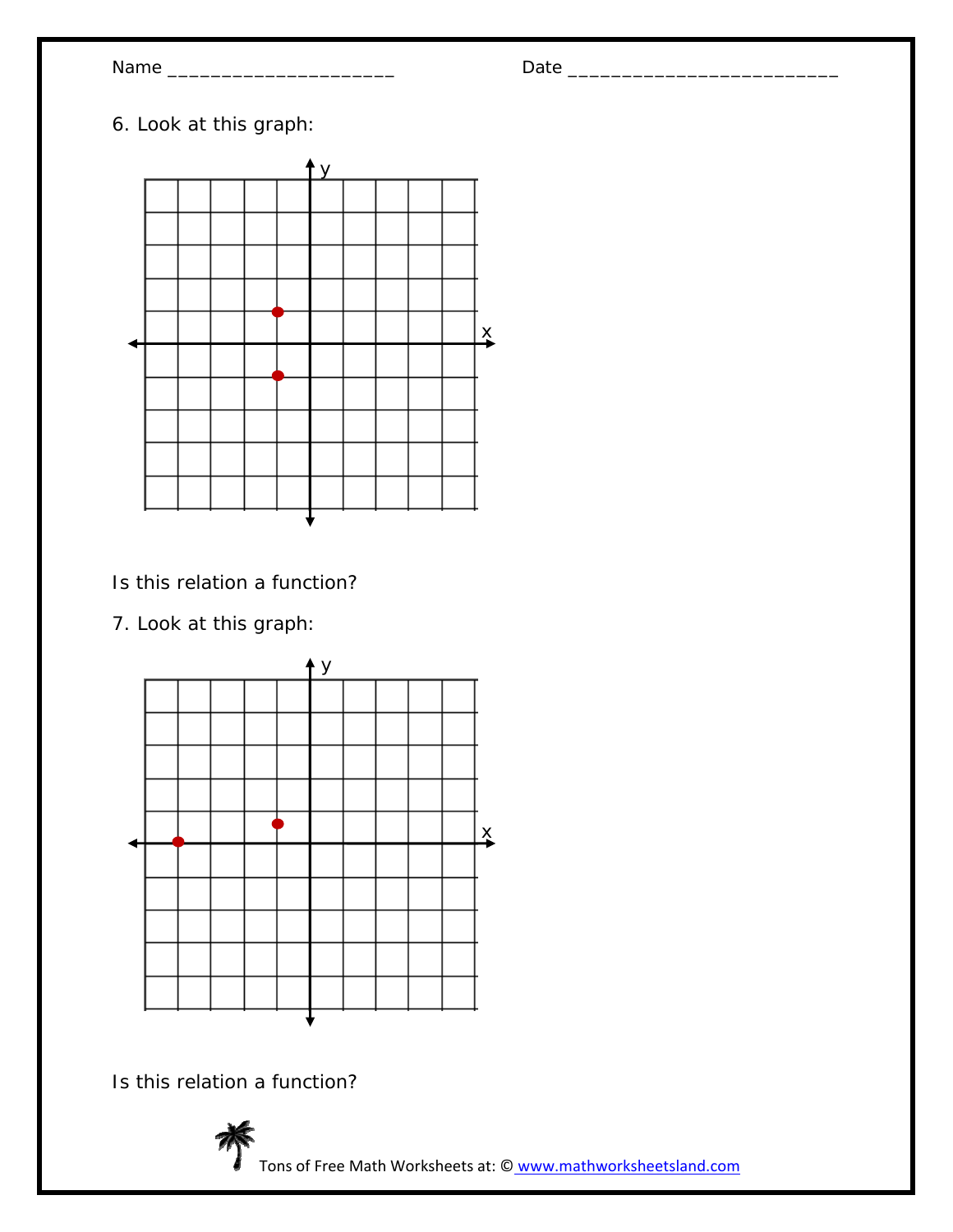

9. What is the range of this relation?